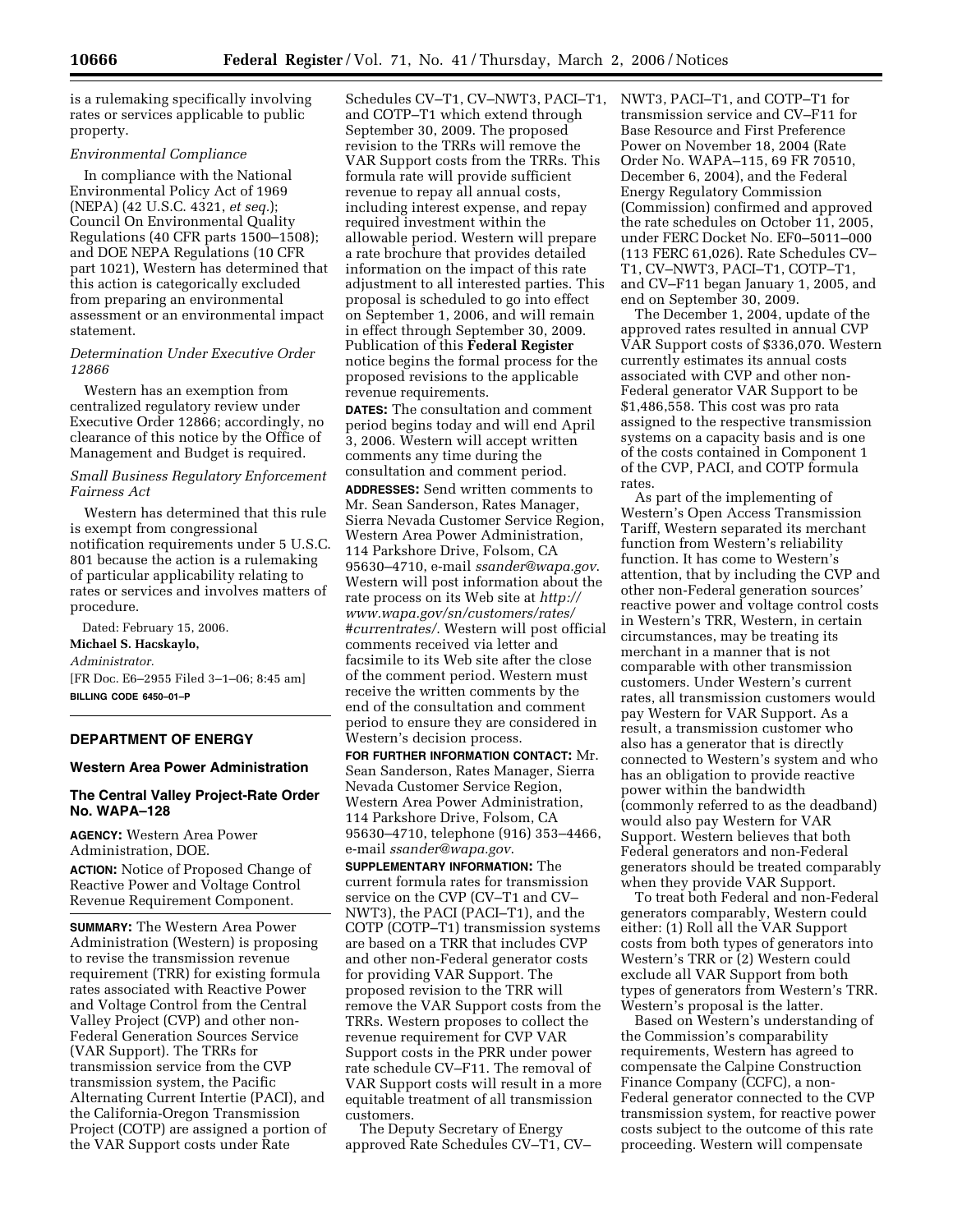CCFC from December 2005 until new rates are in effect regardless of the outcome of this rate proceeding. At a minimum, such payments increase Western's annual costs for reactive power from approximately \$341,000 to almost \$1.2 million. While CCFC is the only entity that has currently sought to charge Western for reactive power, Western intends to treat every generator directly connected to Western's transmission system in a comparable fashion. Western cannot determine the cost associated with all such facilities. The obligation to provide such payments could create an open, indefinite, and undefined future liability for Western. Such costs could likely exceed \$1.2 million. On the other hand, if Western excludes both the Federal and non-Federal generator costs for VAR Support in the TRR, it would ultimately fall to the customers who purchase power from the generator to pay for such costs. Customers who receive power from Western through Rate Schedule CV–F11 currently pay VAR Support costs in the PRR including the VAR Support associated with network service. Also included are VAR Support costs associated with the Rate Schedules PACI–T1 and COTP–T1 if not recovered from contracted sales. By excluding the VAR Support component from the TRR, Western can accurately

determine the costs associated with transmission service. Furthermore, while Western's statutory customers, such as preference power customers, would be obligated to pay Western for all of the costs associated with reactive power from the United States generators in its power rates, the overall cost to Western's statutory customers would be lower and more predictable since they are paying for only the costs associated with the Federal generators.

As a result, Western seeks comments from all interested parties on Western's rate proposal. In addition, Western seeks particular comments on the following: (1) Whether Western should not make any changes to its rates (no action) and if Western takes no action, whether Western's current rates result in non-comparable treatment; (2) whether Western should remove the VAR Support component from Western's TRR and apply to the PRR for the CVP; Schedule of Rates for Base Resource and First Preference Power (CV–F11); and (3) whether including the costs associated with VAR Support in its TRR would be consistent with Western's statutory obligation to provide power at the lowest rates possible consistent with sound business principles. While Western seeks particular comments on the above, Western invites all interested parties to

submit other comments related to the proposal. As part of Western's final decision, Western will evaluate all comments received before the end of the consultation and comment period.

Under the 2004 Power Marketing Plan, Base Resource and First Preference power is primarily CVP hydrogeneration available subject to water conditions and operating constraints. The Base Resource and First Preference power formula rates recover a PRR through percentages of costs to First Preference and Base Resource Customers.

Component 1 of the PRR for Base Resource and First Preference Power, as approved in the rate schedule (CV–F11), includes operations and maintenance (O&M), purchased power for project use and First Preference Customer loads, interest expense, annual expenses (including any other statutorily required costs or charges), investment repayment for the CVP, and the Washoe Project annual PRR that remains after project use loads are met. Revenues from project use, transmission, ancillary services, and other services are applied to the total PRR, and the remainder is collected from Base Resource and First Preference Customers.

The proposed rate formula change for CV–F11 for the Base Resource and First Preference PRR is listed in Table 1.

TABLE 1.—PROPOSED FORMULA RATE CHANGE FOR BASE RESOURCE AND FIRST PREFERENCE PRR (CV–F11)

|                                        | Existing rates       | Proposed                   | Percent |
|----------------------------------------|----------------------|----------------------------|---------|
|                                        | (\$000) <sup>1</sup> | rates (\$000) <sup>2</sup> | change  |
| Base Resource and First Preference PRR | 53,032               | 52,966                     | $-0.13$ |

Note 1: Includes the VAR Support costs from the CVP and CCFC. Note 2: Includes only the CVP VAR Support costs.

#### **Legal Authority**

The proposed revision to the revenue requirements described above constitutes a minor rate adjustment. Western has determined that it is not necessary to hold a public information or comment forum for this proposed minor rate adjustment as defined by 10 CFR part 903. After review of public comments, and possible amendments or adjustments, Western will recommend the Deputy Secretary of Energy approve the proposed rates on an interim basis.

Western is establishing TRRs and a PRR for the formula rates for CV–T1, CV–NWT3, PACI–T1, and COTP–T1 transmission service and CV–F11 for Base Resource and First Preference Power under the Department of Energy Organization Act (42 U.S.C. 7152); the Reclamation Act of 1902 (ch. 1093, 32 Stat. 388), as amended and supplemented by subsequent laws,

particularly section 9(c) of the Reclamation Project Act of 1939 (43 U.S.C. 485h(c)); and other acts that specifically apply to the project involved.

By Delegation Order No. 00–037.00, effective December 6, 2001, the Secretary of Energy delegated: (1) The authority to develop power and transmission rates to Western's Administrator; (2) the authority to confirm, approve, and place such rates into effect on an interim basis to the Deputy Secretary of Energy; and (3) the authority to confirm, approve, and place into effect on a final basis, to remand or to disapprove such rates to the Commission. Existing Department of Energy (DOE) procedures for public participation in power rate adjustments (10 CFR part 903) were published on September 18, 1985.

#### **Availability of Information**

All brochures, studies, comments, letters, memorandums, or other documents that Western initiates or uses to develop the proposed rates are available for inspection and copying at the Sierra Nevada Regional Office, located at 114 Parkshore Drive, Folsom, California. Many of these documents and supporting information are also available on the Web site under the ''Current Rates'' section located at *http://www.wapa.gov/sn/customers/ rates/#currentrates/*.

## **Regulatory Procedure Requirements**

#### *Regulatory Flexibility Analysis*

The Regulatory Flexibility Act of 1980 (5 U.S.C. 601, *et seq.*) requires Federal agencies to perform a regulatory flexibility analysis if a final rule is likely to have a significant economic impact